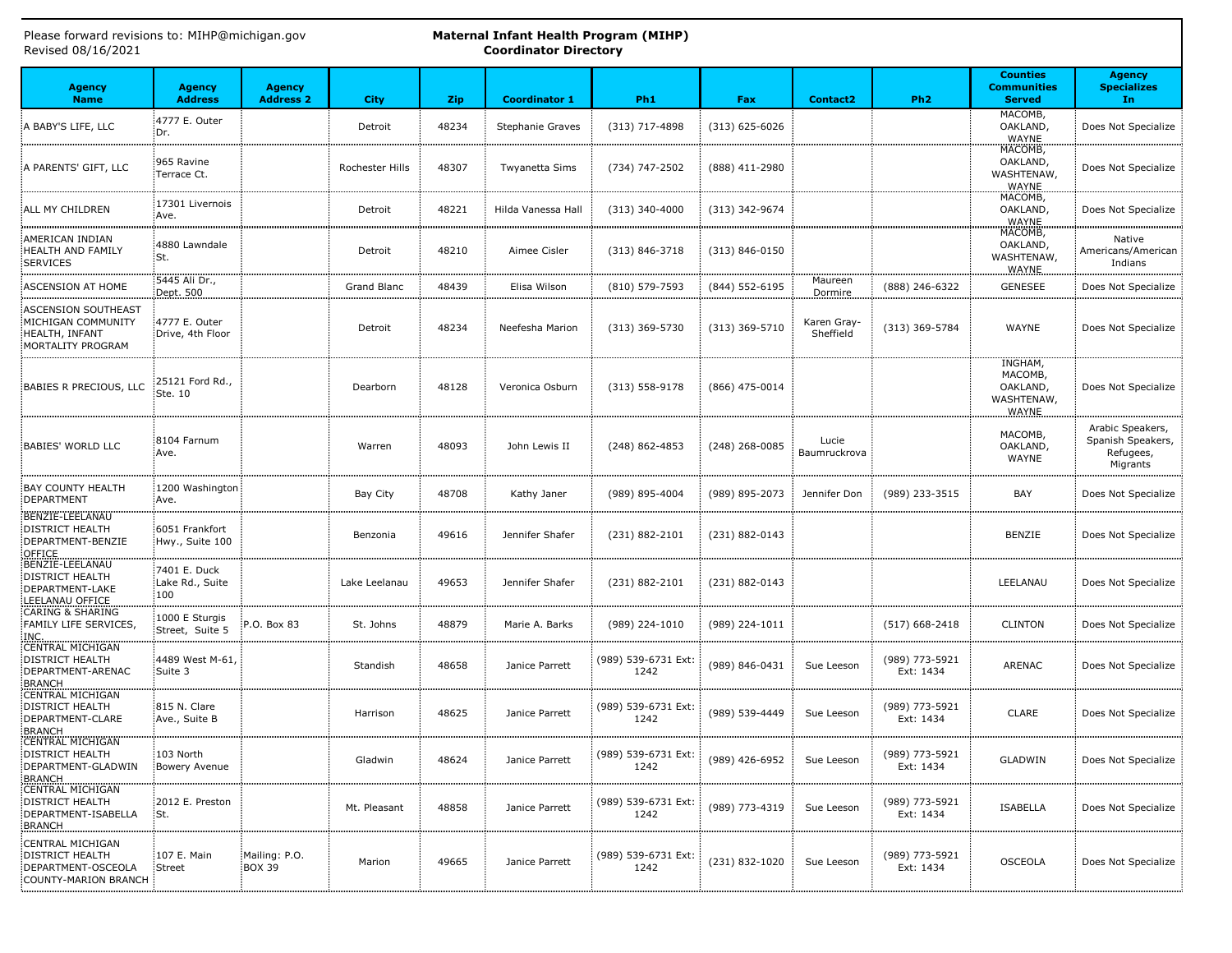| Revised 08/16/2021<br><b>Coordinator Directory</b>                                                           |                                       |                                   |                     |            |                      |                             |                  |                               |                             |                                                                                                                   |                                                                                                        |
|--------------------------------------------------------------------------------------------------------------|---------------------------------------|-----------------------------------|---------------------|------------|----------------------|-----------------------------|------------------|-------------------------------|-----------------------------|-------------------------------------------------------------------------------------------------------------------|--------------------------------------------------------------------------------------------------------|
| <b>Agency</b><br><b>Name</b>                                                                                 | <b>Agency</b><br><b>Address</b>       | <b>Agency</b><br><b>Address 2</b> | <b>City</b>         | <b>Zip</b> | <b>Coordinator 1</b> | Ph <sub>1</sub>             | Fax              | <b>Contact2</b>               | Ph <sub>2</sub>             | counties<br><b>Communities</b><br><b>Served</b>                                                                   | дуспсу<br><b>Specializes</b><br>In.                                                                    |
| <b>CENTRAL MICHIGAN</b><br><b>DISTRICT HEALTH</b><br>DEPARTMENT-OSCEOLA<br>COUNTY-REED CITY<br><b>BRANCH</b> | 22054<br>Professional Dr.,<br>Suite D |                                   | Reed City           | 49677      | Janice Parrett       | (989) 539-6731 Ext:<br>1242 | (231) 832-1020   | Sue Leeson                    | (989) 773-5921<br>Ext: 1434 | <b>OSCEOLA</b>                                                                                                    | Does Not Specialize                                                                                    |
| <b>CENTRAL MICHIGAN</b><br><b>DISTRICT HEALTH</b><br>DEPARTMENT-<br>ROSCOMMON BRANCH                         | 200 Grand Ave,<br>Suite A             |                                   | Prudenville         | 48651      | Janice Parrett       | (989) 539-6731 Ext:<br>1242 | (989) 366-8921   | Sue Leesson                   | (989) 773-5921<br>Ext: 1434 | <b>ROSCOMMON</b>                                                                                                  | Does Not Specialize                                                                                    |
| <b>CHAMPION HOME</b><br>HEALTHCARE, INC.                                                                     | 16250 Northland<br>Dr., Ste. 368      |                                   | Southfield          | 48075      | Jacqueline Collins   | (248) 327-7800              | (248) 327-7822   |                               |                             | MACOMB,<br>OAKLAND,<br>WAYNE                                                                                      | Spanish Speakers                                                                                       |
| CHERRY HEALTH-CHERRY<br>STREET OFFICE                                                                        | 550 Cherry<br>Street SE               |                                   | <b>Grand Rapids</b> | 49503      | Claire Titcombe      | (616) 235-7272 Ext:<br>7931 | $(616)$ 235-7506 |                               |                             | <b>KENT</b>                                                                                                       | Spanish Speakers                                                                                       |
| <b>CHERRY HEALTH-</b><br><b>WESTSIDE HEALTH</b><br><b>CENTER</b>                                             | 669 Stocking NW                       |                                   | <b>Grand Rapids</b> | 49504      | Claire Titcombe      | (616) 235-7272 Ext:<br>7931 | $(616)$ 235-7506 |                               |                             | <b>KENT</b>                                                                                                       | Spanish Speakers                                                                                       |
| <b>CHIPPEWA COUNTY</b><br>HEALTH DEPARTMENT                                                                  | 508 Ashmun,<br>Suite 120              |                                   | Sault Ste. Marie    | 49783      | Charity Zimmerman    | (906) 635-1577              | (906) 635-7081   | Tonya Joss                    |                             | CHIPPEWA                                                                                                          | Does Not Specialize                                                                                    |
| CHOICE ONE MIHP INC.                                                                                         | 26650 Eureka<br>Rd, Ste. D            |                                   | Taylor              | 48180      | Cassandra Miller     | $(734) 552 - 0106$          | (734) 442-7223   |                               |                             | WASHTENAW,<br>WAYNE                                                                                               | Arabic Speakers                                                                                        |
| <b>CORNER HEALTH</b><br>CENTER'S SWEET PEA<br>MIHP                                                           | 247 N. Huron<br>Street                |                                   | Ypsilanti           | 48197      | Kate Jones Share     | (734) 714-2230              | (734) 829-0137   | Nicole<br>Neverman            | (734) 714-2226              | WASHTENAW                                                                                                         | Adolescents                                                                                            |
| CPIF RESOURCE<br>SOLUTIONS, LLC<br>dba/CARICK PREVENTION<br>MIHP                                             | 14435 Newburgh<br>Road                |                                   | Livonia             | 48154      | Barbara Brick        | (734) 469-2322              |                  | (734) 469-2326 Brian DeBussey |                             | <b>HILLSDALE,</b><br>LENAWEE,<br>LIVINGSTON,<br>MONROE,<br>OAKLAND,<br>WASHTENAW,<br><b>WAYNE</b>                 | Persons with<br>Substance Use<br>Disorder,<br>SUD-drug exposed<br>infants,<br>Veterans                 |
| CRADLE CONNECTIONS,<br> LLC                                                                                  | <b>600 East</b><br>Michigan Avenue    |                                   | Albion              | 49224      | Lori Dopp            | $(517)$ 465-7200            | $(517)$ 465-7201 |                               |                             | BRANCH,<br>CALHOUN,<br>HILLSDALE                                                                                  | Does Not Specialize                                                                                    |
| CRADLE ME CARE, LLC                                                                                          | 21751 W. 11 Mile<br>Road, Suite 204   |                                   | Southfield          | 48076      | Yvette Jones         | $(248)$ 439-1100            | (586) 299-2002   | Dwayne Jones,<br><b>RN</b>    | (313) 740-0831              | GENESEE,<br>HILLSDALE,<br>INGHAM,<br>JACKSON,<br>LIVINGSTON,<br>MACOMB,<br>OAKLAND,<br>ST. CLAIR,<br><b>WAYNE</b> | Arabic Speakers,<br>Spanish Speakers                                                                   |
| <b>CRYSTAL HOME</b><br>HEALTHCARE                                                                            | 15819<br>Schoolcraft                  |                                   | Detroit             | 48227      | Priscilla Taylor     | (313) 493-4900 Ext:<br>226  | $(313)$ 493-4904 |                               |                             | MACOMB,<br>OAKLAND,<br>WASHTENAW,<br>WAYNE                                                                        | Arabic Speakers,<br>Spanish Speakers,<br>Persons who are<br>blind/visually<br>impaired,<br>Adolescents |
| DICKINSON-IRON<br><b>DISTRICT HEALTH</b><br>DEPARTMENT-DICKINSON<br><b>COUNTY</b>                            | 818 Pyle Dr.                          |                                   | Kingsford           | 49802      | Ruth Manier          | (906) 779-7227              | (906) 774-9910   |                               |                             | <b>DICKINSON</b>                                                                                                  | Does Not Specialize                                                                                    |
| DICKINSON-IRON<br><b>DISTRICT HEALTH</b><br>DEPARTMENT-IRON<br><b>COUNTY</b>                                 | 601 Washington<br>Street              | Mailing: P.O. Box<br>516          | Iron River          | 49935      | <b>Ruth Manier</b>   | (906) 779-7227              | (906) 779-7232   |                               |                             | <b>IRON</b>                                                                                                       | Does Not Specialize                                                                                    |
| <b>DISTRICT HEALTH</b><br>DEPARTMENT #10-<br>CRAWFORD OFFICE                                                 | 501 Norway St.                        |                                   | Grayling            | 49738      | Rebecca Fink         | (231) 723-3595 Ext:<br>8957 | (231) 723-1477   | Margaret Wojey                | (989) 688-7594              | <b>CRAWFORD</b>                                                                                                   | Does Not Specialize                                                                                    |
| <b>DISTRICT HEALTH</b><br>DEPARTMENT #10-<br>KALKASKA OFFICE                                                 | 625 Courthouse<br>Dr.                 |                                   | Kalkaska            | 49646      | Rebecca Fink         | (231) 723-3595 Ext:<br>8957 | (231) 723-1477   | Kasey Kassuba                 | (231) 258-9634              | KALKASKA                                                                                                          | Does Not Specialize                                                                                    |
| <b>DISTRICT HEALTH</b><br>DEPARTMENT #10-LAKE<br>OFFICE                                                      | 5671 S. M-37                          |                                   | Baldwin             | 49304      | Rebecca Fink         | (231) 723-3595 Ext:<br>8957 | (231) 723-1477   | Andrea (Spohn)<br>Malloy      | (231) 305-8669              | LAKE                                                                                                              | Does Not Specialize                                                                                    |
| <b>DISTRICT HEALTH</b><br>DEPARTMENT #10-MAIN<br>OFFICE/ WEXFORD                                             | 521 Cobbs St.                         |                                   | Cadillac            | 49601      | Rebecca Fink         | (231) 723-3595 Ext:<br>8957 | (231) 723-1477   | Roberta<br>Schutte            | (231) 876-3859              | <b>WEXFORD</b>                                                                                                    | Does Not Specialize                                                                                    |

|                    |  | Please forward revisions to: MIHP@michigan.gov |
|--------------------|--|------------------------------------------------|
| Revised 08/16/2021 |  |                                                |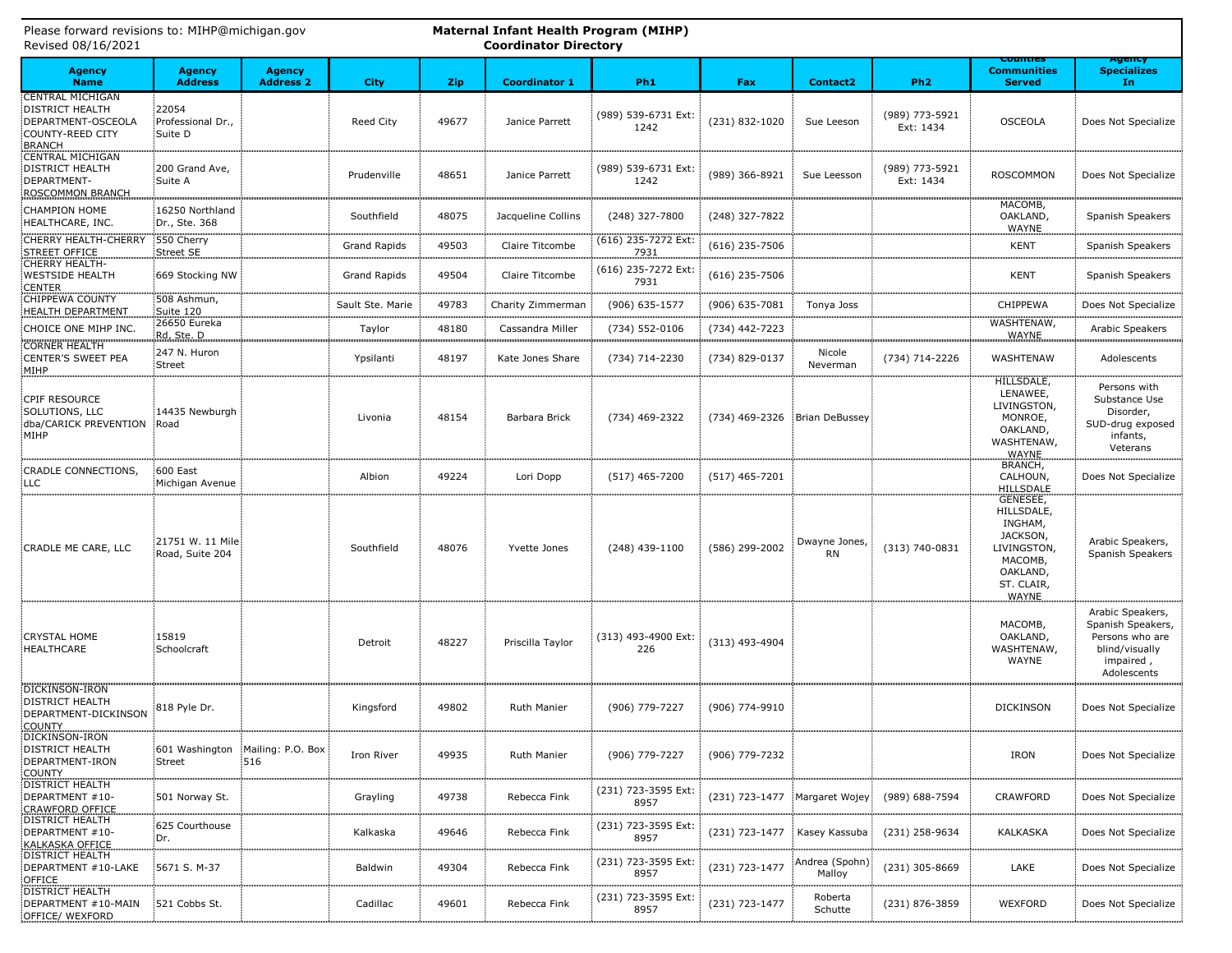| Revised 08/16/2021                                                              |                                            |                                   |                      |            | <b>Coordinator Directory</b> |                             |                               |                     |                             |                                                        |                                                            |
|---------------------------------------------------------------------------------|--------------------------------------------|-----------------------------------|----------------------|------------|------------------------------|-----------------------------|-------------------------------|---------------------|-----------------------------|--------------------------------------------------------|------------------------------------------------------------|
| <b>Agency</b><br><b>Name</b>                                                    | <b>Agency</b><br><b>Address</b>            | <b>Agency</b><br><b>Address 2</b> | <b>City</b>          | <b>Zip</b> | <b>Coordinator 1</b>         | Ph <sub>1</sub>             | Fax                           | <b>Contact2</b>     | Ph <sub>2</sub>             | <b>Counties</b><br><b>Communities</b><br><b>Served</b> | <b>Agency</b><br><b>Specializes</b><br>In                  |
| <b>DISTRICT HEALTH</b><br>DEPARTMENT #10-<br>MANISTEE OFFICE                    | 385 Third St.                              |                                   | Manistee             | 49660      | Rebecca Fink                 | (231) 723-3595 Ext:<br>8957 | (231) 723-1477                | Renee Solberg       | (231) 723-8559              | MANISTEE                                               | Does Not Specialize                                        |
| <b>DISTRICT HEALTH</b><br>DEPARTMENT #10-MASON 916 Diana St.<br>OFFICE          |                                            |                                   | Ludington            | 49431      | Rebecca Fink                 | (231) 723-3595 Ext:<br>8957 | (231) 723-1477 Maureen Goulet |                     | (231) 346-8557              | <b>MASON</b>                                           | Does Not Specialize                                        |
| <b>DISTRICT HEALTH</b><br>DEPARTMENT #10-<br>MECOSTA OFFICE                     | 14485 Northland<br>Dr.                     |                                   | <b>Big Rapids</b>    | 49307      | Rebecca Fink                 | (231) 723-3595 Ext:<br>8957 | (231) 723-1477                | Lisa Vandertol      | $(231)$ 305-8655            | <b>MECOSTA</b>                                         | Does Not Specialize                                        |
| <b>DISTRICT HEALTH</b><br>DEPARTMENT #10-<br>MISSAUKEE OFFICE                   | 6180 Sanborn<br>Rd., Suite 1               |                                   | Lake City            | 49651      | Rebecca Fink                 | (231) 723-3595 Ext:<br>8957 | (231) 723-1477                | Carol Lambert       | (231) 236-7587              | MISSAUKEE                                              | Does Not Specialize                                        |
| <b>DISTRICT HEALTH</b><br>DEPARTMENT #10-<br>NEWAYGO OFFICE                     | 1049 Newell St.                            |                                   | White Cloud          | 49349      | Rebecca Fink                 | (231) 723-3595 Ext:<br>8957 | (231) 723-1477                | <b>Bianca Sharp</b> | (231) 689-7546              | <b>NEWAYGO</b>                                         | Does Not Specialize                                        |
| <b>DISTRICT HEALTH</b><br>DEPARTMENT #10-<br>OCEANA OFFICE                      | 3986 N. Oceana<br>Dr.                      |                                   | Hart                 | 49420      | Rebecca Fink                 | (231) 723-3595 Ext:<br>8957 | (231) 723-1477                | Tina Wiegand        | (231) 902-8536              | <b>OCEANA</b>                                          | Does Not Specialize                                        |
| <b>DISTRICT HEALTH</b><br>DEPARTMENT #2 -ALCONA 311 Lake St.<br><b>COUNTY</b>   |                                            | Mailing: P.O. Box<br>218          | Harrisville          | 48740      | Sharon Langley               | (989) 362-6183 Ext:<br>1508 | (989) 343-1899                | Jamie Pagels        | (989) 724-6757<br>Ext: 1612 | <b>ALCONA</b>                                          | Does Not Specialize                                        |
| <b>DISTRICT HEALTH</b><br>DEPARTMENT #2 - IOSCO<br><b>COUNTY</b>                | 420 W. Lake St.                            | P.O. Box 98                       | Tawas City           | 48764      | Sharon Langley               | (989) 362-6183 Ext:<br>1508 | (989) 343-1899                | Jamie Pagels        | (989) 724-6757<br>Ext: 1612 | <b>IOSCO</b>                                           | Does Not Specialize                                        |
| <b>DISTRICT HEALTH</b><br>DEPARTMENT #2 -<br>OGEMAW COUNTY                      | 630 Progress St.                           |                                   | West Branch          | 48661      | Sharon Langley               | (989) 362-6183 Ext:<br>1508 | (989) 343-1899                | Jamie Pagels        | (989) 724-6757<br>Ext: 1612 | <b>OGEMAW</b>                                          | Does Not Specialize                                        |
| <b>DISTRICT HEALTH</b><br>DEPARTMENT #2 -<br>OSCODA COUNTY                      | 393 S. Mt. Tom<br>Rd.                      |                                   | Mio                  | 48647      | Sharon Langley               | (989) 362-6183 Ext:<br>1508 | (989) 343-1899                | Jamie Pagels        | (989) 724-6757<br>Ext: 1612 | <b>OSCODA</b>                                          | Does Not Specialize                                        |
| <b>DISTRICT HEALTH</b><br>DEPARTMENT #4-ALPENA<br>OFFICE                        | ≣100 Woods<br>Circle, Suite 200            |                                   | Alpena               | 49707      | Chelsea Engle                | (989) 356-4507 Ext:<br>7934 | (989) 358-7997                |                     |                             | <b>ALPENA</b>                                          | Does Not Specialize                                        |
| <b>DISTRICT HEALTH</b><br>DEPARTMENT #4-<br>CHEBOYGAN OFFICE                    | 825 S. Huron<br>Street, Suite 1            |                                   | Cheboygan            | 49721      | Chelsea Engle                | (989) 356-4507 Ext:<br>7934 | (989) 358-7997                |                     |                             | CHEBOYGAN                                              | Does Not Specialize                                        |
| <b>DISTRICT HEALTH</b><br>DEPARTMENT #4-<br>MONTMORENCY OFFICE                  | 12519 State<br>Street                      | P.O. Box 183                      | Atlanta              | 49709      | Chelsea Engle                | (989) 356-4507 Ext:<br>7934 | (989) 358-7997                |                     |                             | MONTMORENCY                                            | Does Not Specialize                                        |
| <b>DISTRICT HEALTH</b><br>DEPARTMENT #4-<br>PRESQUE ISLE OFFICE                 | 106 E. Huron<br>Street, Suite A            |                                   | Rogers City          | 49779      | Chelsea Engle                | (989) 356-4507 Ext:<br>7934 | (989) 358-7997                |                     |                             | PRESQUE ISLE                                           | Does Not Specialize                                        |
| DOWNRIVER COMMUNITY<br>SERVICES DBA<br>COMMUNITY FIRST<br><b>HEALTH CENTERS</b> | P.O. Box 480430,<br>58144 Gratiot<br>:Ave. |                                   | New Haven            | 48048      | Doreen McComas               | (586) 749-5173 Ext:<br>220  | (586) 749-6724                | Renee Mardis        | (586) 749-5173<br>Ext: 249  | MACOMB,<br>ST. CLAIR                                   | Spanish Speakers                                           |
| EASTER SEALS MICHIGAN<br>MIHP                                                   | 2399 E. Walton<br>Blvd.                    |                                   | Auburn Hills         | 48326      | Erika Posey                  | $(248)$ 475-6300            | $(248)$ 475-6371              |                     |                             | GENESEE,<br>MACOMB,<br>OAKLAND,<br><b>WAYNE</b>        | Adolescents                                                |
| EVERYTHING 4 MOM &<br>BABY, LLC                                                 | 24755 W. Five<br>Mile Road, Suite<br>202   |                                   | Redford              | 48235      | Alma Coleman                 | $(313) 539 - 4621$          | $(866) 611 - 8861$            |                     |                             | GENESEE,<br>MACOMB,<br>OAKLAND,<br>WAYNE               | Does Not Specialize                                        |
| <b>GODDESS GREAT</b>                                                            | 17163 East<br>Warren                       |                                   | Detroit              | 48224      | Kymaletha Brown              | $(313) 856 - 9192$          |                               |                     |                             | WAYNE                                                  | Persons who are deaf<br>or hard of hearing,<br>Adolescents |
| <b>GRAND TRAVERSE</b><br>COUNTY HEALTH<br>DEPARTMENT                            | 2600 Lafranier<br>Rd., Suite A             |                                   | <b>Traverse City</b> | 49686      | <b>Marcie Montgomery</b>     | (231) 995-6131              | (231) 995-6117                |                     |                             | <b>GRAND TRAVERSE</b>                                  | Spanish Speakers,<br>Migrants,<br>Adolescents              |
| GREAT LAKES BAY HEALTH 3023 Davenport<br>CENTERS                                | Ave.                                       |                                   | Saginaw              | 48602      | Margaret Muter-<br>Devericks | (989) 907-2763              | (989) 907-2762                |                     |                             | SAGINAW                                                | Spanish Speakers                                           |

Please forward revisions to: MIHP@michigan.gov Revised 08/16/2021

#### **Maternal Infant Health Program (MIHP) Coordinator Directory**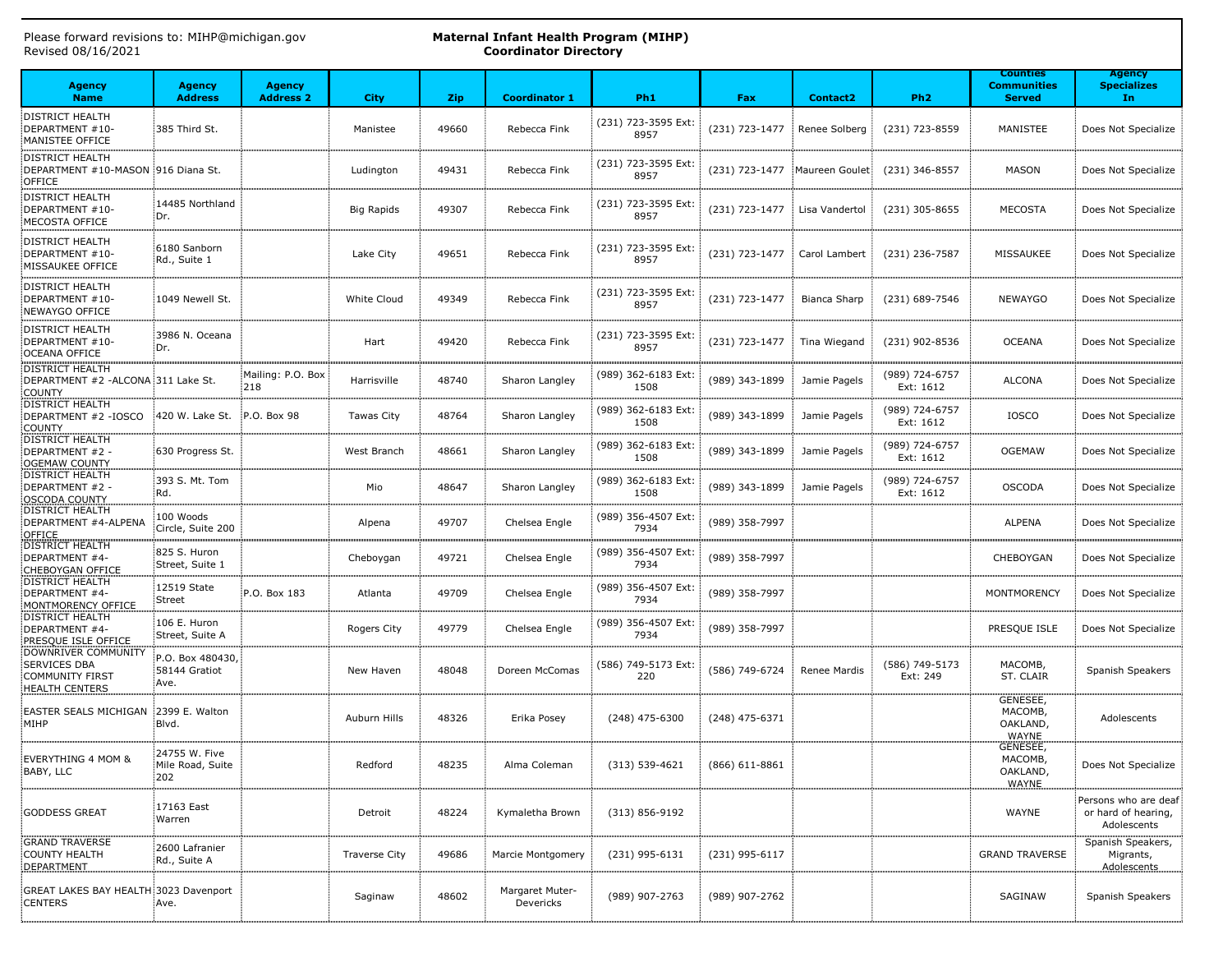| Revised 08/16/2021                                                                                       |                                  |                                   |                       | <b>Coordinator Directory</b> |                      |                            |                    |                   |                    |                                                                                         |                                           |
|----------------------------------------------------------------------------------------------------------|----------------------------------|-----------------------------------|-----------------------|------------------------------|----------------------|----------------------------|--------------------|-------------------|--------------------|-----------------------------------------------------------------------------------------|-------------------------------------------|
| <b>Agency</b><br><b>Name</b>                                                                             | <b>Agency</b><br><b>Address</b>  | <b>Agency</b><br><b>Address 2</b> | <b>City</b>           | <b>Zip</b>                   | <b>Coordinator 1</b> | Ph <sub>1</sub>            | Fax                | <b>Contact2</b>   | Ph <sub>2</sub>    | <b>Counties</b><br><b>Communities</b><br><b>Served</b>                                  | <b>Agency</b><br><b>Specializes</b><br>In |
| GREAT START MATERNAL 36380 Garfield<br>INFANT HEALTH PROGRAM Rd., Suite 4                                |                                  |                                   | Clinton Township      | 48035                        | Jennifer Shepherd    | (586) 825-3029             | (586) 825-3028     |                   |                    | GENESEE,<br>MACOMB,<br>OAKLAND,<br>SAGINAW,<br>ST. CLAIR,<br>WASHTENAW,<br><b>WAYNE</b> | Does Not Specialize                       |
| <b>HACKLEY COMMUNITY</b><br><b>CARE CENTER</b>                                                           | 2700 Baker St.,<br>3rd Floor     |                                   | Muskegon Heights      | 49444                        | Lori Wiltenburg      | (231) 733-6677             | (231) 737-0534     |                   | (231) 733-6786     | <b>MUSKEGON</b>                                                                         | Spanish Speakers                          |
| HANNAHVILLE HEALTH<br><b>CENTER MIHP</b>                                                                 | N15019<br>Hannahville<br>B-1 Rd. |                                   | Wilson                | 49896                        | Amanda Braun         | (906) 723-2546             | (906) 466-7454     | Mandi Brayak      |                    | DELTA,<br>MENOMINEE                                                                     | Native<br>Americans/American<br>Indians   |
| HEALTH DEPARTMENT OF<br>NORTHWEST MICHIGAN                                                               | 220 W Garfield<br>Ave.           | Administrative/M<br>ain Office    | Charlevoix            | 49720                        | Melissa Hahn         | (800) 432-4121             | (231) 347-2861     |                   |                    | ANTRIM,<br>CHARLEVOIX,<br>EMMET,<br><b>OTSEGO</b>                                       | Does Not Specialize                       |
| <b>HEALTH DEPARTMENT OF</b><br>NORTHWEST MICHIGAN-<br>ANTRIM COUNTY-<br><b>BELLAIRE</b>                  | 209 Portage Dr.                  |                                   | Portage               | 49615                        | Melissa Hahn         | (800) 432-4121             | (231) 347-2861     |                   |                    | ANTRIM                                                                                  | Does Not Specialize                       |
| <b>HEALTH DEPARTMENT OF</b><br>NORTHWEST MICHIGAN-<br>ANTRIM COUNTY-<br>MANCELONA                        | 205 Grove Street                 |                                   | Mancelona             | 49659                        | Melissa Hahn         | (800) 432-4121             | (231) 347-2861     |                   |                    | ANTRIM                                                                                  | Does Not Specialize                       |
| HEALTH DEPARTMENT OF<br>NORTHWEST MICHIGAN-<br><b>EMMET COUNTY</b>                                       | 3434 M-119,<br>Suite A           |                                   | <b>Harbor Springs</b> | 49740                        | Melissa Hahn         | (800) 432-4121             | (231) 347-2861     |                   |                    | <b>EMMET</b>                                                                            | Does Not Specialize                       |
| HEALTH DEPARTMENT OF<br>NORTHWEST MICHIGAN-<br>OTSEGO COUNTY                                             | 95 Livingston<br>Blvd.           |                                   | Gaylord               | 49735                        | Melissa Hahn         | (800) 432-4121             | (231) 347-2861     |                   |                    | <b>OTSEGO</b>                                                                           | Does Not Specialize                       |
| <b>HOLY FAMILY</b><br>HEALTHCARE dba CARING<br>NETWORK MIHP                                              | 1441 South<br>Westnedge Ave.     |                                   | Kalamazoo             | 49008                        | Kerri Kuis           | $(269)$ 381-9800           | (269) 381-9809     | Mary Reach        | $(269)$ 381-9800   | BARRY,<br>KALAMAZOO,<br>ST. JOSEPH,<br><b>VAN BUREN</b>                                 | Spanish Speakers,<br>Adolescents          |
| HURLEY MEDICAL CENTER                                                                                    | One Hurley Plaza                 |                                   | Flint                 | 48503                        | Elizabeth McCreedy   | (810) 262-9317             | (810) 760-0849     | <b>Betty Rush</b> | (810) 262-9317     | <b>GENESEE</b>                                                                          | Does Not Specialize                       |
| <b>HURON COUNTY HEALTH</b><br>DEPARTMENT                                                                 | 1142 S. VanDyke                  |                                   | Bad Axe               | 48413                        | Cindy Rochefort      | (989) 269-3309             | (989) 269-4181     | Jessie Maurer     | (989) 269-3327     | <b>HURON</b>                                                                            | Does Not Specialize                       |
| <b>INGHAM COUNTY HEALTH</b><br>DEPARTMENT (HV<br><b>COMMUNITY)</b>                                       | 5303 S. Cedar<br>Street          |                                   | Lansing               | 48911                        | Sally Meyer          | $(517)$ 887-4322           | $(517)$ 887-4384   |                   |                    | <b>INGHAM</b>                                                                           | Does Not Specialize                       |
| <b>INSTITUTE FOR</b><br>POPULATION HEALTH                                                                | 1400 Woodbridge<br>Street        |                                   | Detroit               | 48207                        | La'Trina Johnson     | (313) 309-9350             | $(313)$ 309-6493   |                   |                    | MACOMB,<br>OAKLAND,<br>WAYNE                                                            | Does Not Specialize                       |
| IONIA COUNTY HEALTH<br>DEPARTMENT                                                                        | 175 E. Adams St.                 |                                   | Ionia                 | 48846                        | Aimee Keefer         | $(616)$ 527-5341           | $(616)$ 527-8208   | Sarah<br>Tahvonen | $(616) 600 - 4982$ | IONIA                                                                                   | Does Not Specialize                       |
| JACKSON COUNTY HEALTH 1715 Lansing<br>DEPARTMENT                                                         | Ave., Suite 221                  |                                   | Jackson               | 49202                        | Ann Sloan            | $(517) 768 - 2114$         | $(517) 768 - 1640$ | Matthew Budd      | $(517) 768 - 2129$ | <b>JACKSON</b>                                                                          | Does Not Specialize                       |
| KENT COUNTY HEALTH<br>DEPARTMENT                                                                         | 700 Fuller NE                    |                                   | <b>Grand Rapids</b>   | 49503                        | Karen Sall           | $(616) 632 - 7058$         | $(616) 632 - 7015$ |                   |                    | <b>KENT</b>                                                                             | Spanish Speakers,<br><b>Refugees</b>      |
| KEWEENAW BAY INDIAN<br><b>COMMUNITY</b>                                                                  | 102 Superior<br>Ave.             |                                   | Baraga                | 49908                        | Ann Marie Amsler     | $(906)$ 353-4506           | (906) 353-5222     |                   |                    | BARAGA,<br><b>HOUGHTON</b>                                                              | Native<br>Americans/American<br>Indians   |
| LAPEER COUNTY HEALTH<br>DEPARTMENT                                                                       | 1800 Imlay City<br>Rd.           |                                   | Lapeer                | 48446                        | Marilyn Fitzpatrick  | (810) 245-4742             | $(810)$ 667-0232   |                   |                    | LAPEER                                                                                  | Spanish Speakers                          |
| LOVING BEGINNINGS LLC                                                                                    | 5468 Fischer<br>Street           |                                   | Detroit               | 48213                        | Tameka Harris        | $(313) 575 - 7047$         | $(313)$ 921-5644   |                   |                    | MACOMB,<br>OAKLAND,<br>WAYNE                                                            | Does Not Specialize                       |
| LUCE, MACKINAC, ALGER,<br>AND SCHOOLCRAFT<br><b>DISTRICT HEALTH</b><br>DEPARTMENT-ALGER<br><b>COUNTY</b> | E9526 Prospect<br>Street         |                                   | Munising              | 49862                        | Leann Espinoza       | (906) 341-6951 Ext:<br>125 | (906) 387-2224     |                   |                    | <b>ALGER</b>                                                                            | Does Not Specialize                       |

Please forward revisions to: MIHP@michigan.gov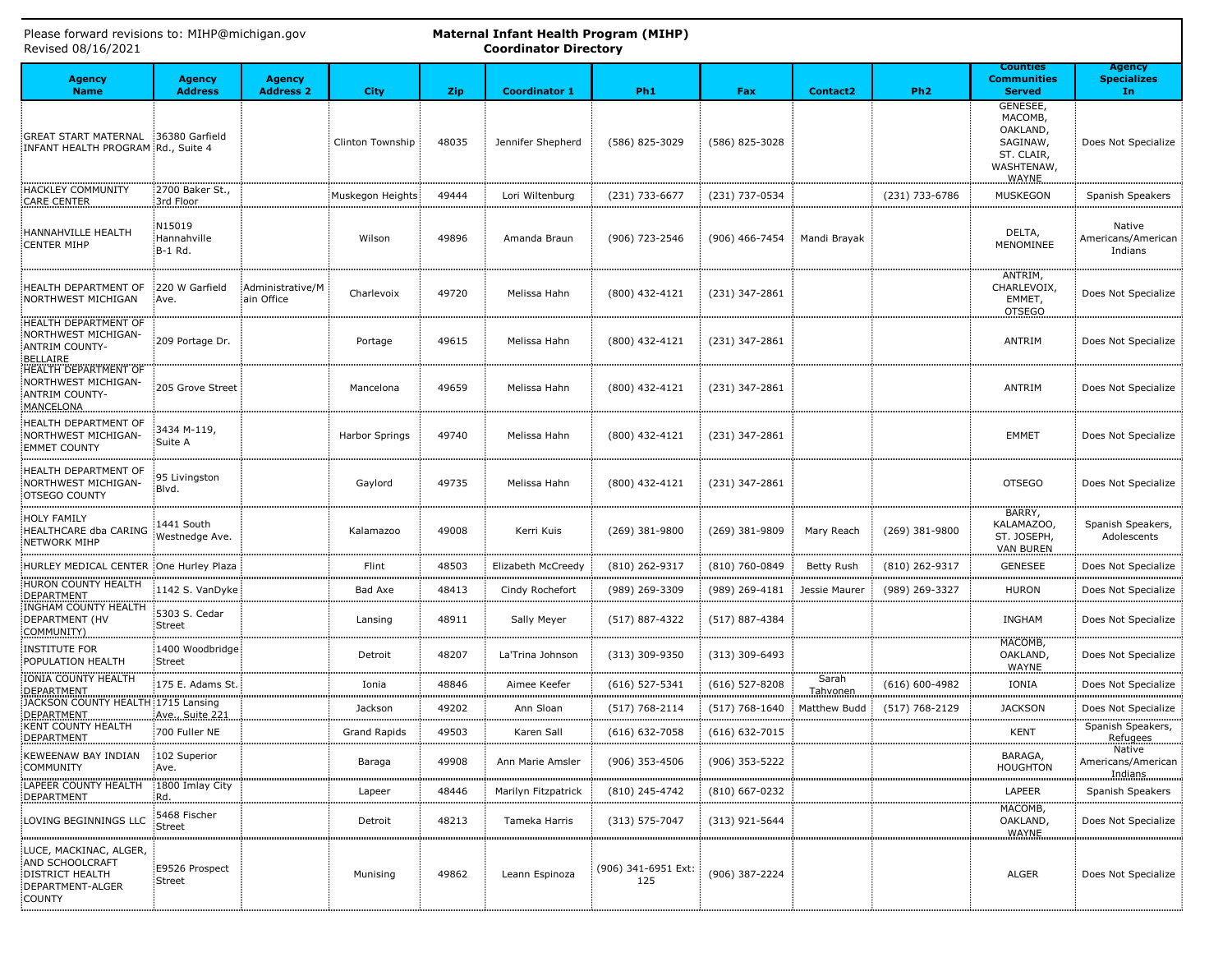| Please forward revisions to: MIHP@michigan.gov<br>Maternal Infant Health Program (MIHP)<br><b>Coordinator Directory</b><br>Revised 08/16/2021 |                                         |                                                                   |                       |            |                           |                            |                  |                                |                    |                                                                            |                                                   |
|-----------------------------------------------------------------------------------------------------------------------------------------------|-----------------------------------------|-------------------------------------------------------------------|-----------------------|------------|---------------------------|----------------------------|------------------|--------------------------------|--------------------|----------------------------------------------------------------------------|---------------------------------------------------|
| <b>Agency</b><br><b>Name</b>                                                                                                                  | <b>Agency</b><br><b>Address</b>         | <b>Agency</b><br><b>Address 2</b>                                 | <b>City</b>           | <b>Zip</b> | <b>Coordinator 1</b>      | Ph <sub>1</sub>            | Fax              | <b>Contact2</b>                | Ph <sub>2</sub>    | <b>Counties</b><br><b>Communities</b><br><b>Served</b>                     | <b>Agency</b><br><b>Specializes</b><br>In         |
| LUCE, MACKINAC, ALGER,<br>AND SCHOOLCRAFT<br><b>DISTRICT HEALTH</b><br>DEPARTMENT-LUCE<br>COUNTY                                              | 14150 Hamilton<br>Lake Road             |                                                                   | Newberry              | 49868      | Leann Espinoza            | (906) 341-6951 Ext:<br>125 | (906) 293-5453   |                                |                    | LUCE                                                                       | Does Not Specialize                               |
| LUCE, MACKINAC, ALGER,<br>AND SCHOOLCRAFT<br><b>DISTRICT HEALTH</b><br>DEPARTMENT-MACKINAC<br><b>COUNTY</b>                                   | 749 Hornbach<br><b>Street</b>           |                                                                   | St. Ignace            | 49781      | Leann Espinoza            | (906) 341-6951 Ext:<br>125 | (906) 643-0239   |                                |                    | MACKINAC                                                                   | Does Not Specialize                               |
| LUCE, MACKINAC, ALGER,<br>AND SCHOOLCRAFT<br><b>DISTRICT HEALTH</b><br>DEPARTMENT-<br>SCHOOLCRAFT COUNTY<br>MAIN OFFICE                       | 300 Walnut<br>Street, Room 155          |                                                                   | Manistique            | 49854      | Leann Espinoza            | (906) 341-6951 Ext:<br>125 | (906) 341-5230   |                                |                    | ALGER,<br>DELTA,<br>LUCE,<br>MACKINAC,<br>MENOMINEE,<br><b>SCHOOLCRAFT</b> | Does Not Specialize                               |
| M.O.S.T.                                                                                                                                      | 30800<br>Northwestern<br>Hwy, Ste. 23B  | MAILING: 4231<br>Apple Valley Ln.<br>West Bloomfield,<br>MI 48323 | Farmington Hills      | 48323      | Sandra Gwynn              | (248) 732-7049             | (248) 232-8390   | Kendra Pack                    | (248) 470-8944     | MACOMB,<br>OAKLAND,<br>WAYNE                                               | Does Not Specialize                               |
| MAMA AND ME MIHP                                                                                                                              | 44540 Harmony<br>Lane                   |                                                                   | Van Buren<br>Township | 48111      | Danielle Terry            | (734) 215-5543             | (888) 928-0943   | Melanie<br>Flaherty-Terry      | (734) 398-2901     | MONROE,<br>WASHTENAW,<br><b>WAYNE</b>                                      | Does Not Specialize                               |
| MARQUETTE COUNTY<br>HEALTH DEPARTMENT                                                                                                         | 184 US Hwy 41<br>East                   |                                                                   | Negaunee              | 49866      | Sarah Engstrom            | (906) 315-2631             | (906) 475-4435   | <b>Brianna Mileski</b>         | $(906)$ 315-2631   | MARQUETTE                                                                  | Does Not Specialize                               |
| MATERNAL PARTNERS                                                                                                                             | 7403 Grandmont                          |                                                                   | Detroit               | 48228      | Patrick Williams          | $(313)$ 438-6253           | (734) 629-0631   |                                |                    | MACOMB,<br>OAKLAND,<br><b>WAYNE</b>                                        | Does Not Specialize                               |
| MERCY HEALTH SAINT<br>MARY'S                                                                                                                  | 730 Grandville<br>Ave. SW               |                                                                   | <b>Grand Rapids</b>   | 49503      | Jennifer Leys             | $(616) 685 - 8446$         |                  | (616) 858-8409 Kathryn Steiner | $(616) 685 - 8446$ | <b>KENT</b>                                                                | Spanish Speakers,<br>Refugees,<br><b>Migrants</b> |
| METRO HEALTH<br>COMMUNITY HEALTH<br><b>CLINIC MIHP</b>                                                                                        | 781 36th Street<br>SE                   |                                                                   | Wyoming               | 49548      | Kimberlee Weiss           | $(616)$ 252-4739           | $(616)$ 252-4953 | Barbara Lepech                 | $(616)$ 252-4348   | <b>KENT</b>                                                                | Does Not Specialize                               |
| MICHIGAN MEDICINE                                                                                                                             | 2850 S.<br>Industrial Hwy.,<br>Suite 75 |                                                                   | Ann Arbor             | 48104      | Melisa Schuster           | (734) 477-7238             | (734) 975-3088   | Leslie Darby                   | $(734)$ 615-4662   | LIVINGSTON,<br>WASHTENAW                                                   | Does Not Specialize                               |
| MIDLAND COUNTY HEALTH 220 W. Ellsworth<br>DEPARTMENT                                                                                          | St.                                     |                                                                   | Midland               | 48640      | Beverly Pyles             | (989) 832-6651             | (989) 486-9065   | Vickie Burley                  | (989) 832-6686     | MIDLAND                                                                    | Spanish Speakers                                  |
| MOMS AND BABES TOO                                                                                                                            | 5716 Michigan<br>Ave., Suite B202       |                                                                   | Detroit               | 48216      | Aleasia Hall              | $(313)$ 961-8908           | $(313)$ 961-8942 |                                |                    | WAYNE                                                                      | Does Not Specialize                               |
| MONROE COUNTY HEALTH<br>DEPARTMENT                                                                                                            | 2353 S. Custer<br>Rd.                   |                                                                   | Monroe                | 48161      | Jennifer Yelcho           | (734) 240-7800             | (734) 240-7838   |                                |                    | MONROE                                                                     | Spanish Speakers                                  |
| MOTHER'S FRIEND                                                                                                                               | 16250 Northland<br>Dr., Suite 239       |                                                                   | Southfield            | 48075      | Dashuna Johnson           | (248) 559-5722             | $(248)$ 559-5622 |                                | $(313)$ 405-8929   | OAKLAND,<br>WAYNE                                                          | Persons who are<br>blind/visually<br>impaired     |
| MOTHERS N BABIES MIHP                                                                                                                         | 1773 W. Big<br>Beaver Rd.               |                                                                   | Troy                  | 48084      | Frank Danno               | (248) 649-5540             | (248) 928-2250   | Narmin Danno                   | (248) 797-9047     | MACOMB,<br>OAKLAND,<br>WAYNE                                               | Arabic Speakers                                   |
| MOTOR CITY CENTER FOR<br>HOPE LLC                                                                                                             | 18244 W.<br>McNicholas                  |                                                                   | Detroit               | 48219      | Cynthia Finnegan          | $(313) 694 - 3886$         | $(313)$ 209-4533 | Kevin Fowler                   | $(313) 694 - 3886$ | MACOMB,<br>OAKLAND,<br>WAYNE                                               | Does Not Specialize                               |
| MUSKEGON FAMILY CARE<br>MIHP                                                                                                                  | 2201 S. Getty<br><b>Street</b>          |                                                                   | Muskegon Heights      | 49444      | Kelly Olson               | (231) 737-1760             | (231) 737-1770   | Rose Wagner                    | (231) 737-1760     | <b>MUSKEGON</b>                                                            | Does Not Specialize                               |
| <b>IMY PREGNANCY COACH</b>                                                                                                                    | 22522 Wildwood                          |                                                                   | St. Clair Shores      | 48081      | Amy Fratarcangeli         | (586) 944-2922             | (586) 944-0450   |                                |                    | MACOMB                                                                     | Does Not Specialize                               |
| NOETIC, INC.                                                                                                                                  | 26650 Eureka<br>Road, Ste D-1           |                                                                   | Taylor                | 48180      | Sydney Lipsey             | (734) 309-0062             | (800) 883-1794   |                                | (248) 215-2984     | EATON,<br>INGHAM,<br>MACOMB,<br>OAKLAND,<br><b>WAYNE</b>                   | Does Not Specialize                               |
| <b>OTTAWA COUNTY</b><br>DEPARTMENT OF PUBLIC<br>HEALTH-HOLLAND OFFICE                                                                         | 12251 James St.,<br>Suite 400           |                                                                   | Holland               | 49424      | Maria Alvarez de<br>Lopez | $(616)$ 393-5658           | $(616)$ 393-5624 | Sandra Lake                    | $(616)$ 393-5753   | <b>OTTAWA</b>                                                              | Does Not Specialize                               |

**Please forward revisions to: MIHP@michigan.**<br>Please forward revisions to: MIHP@michiga